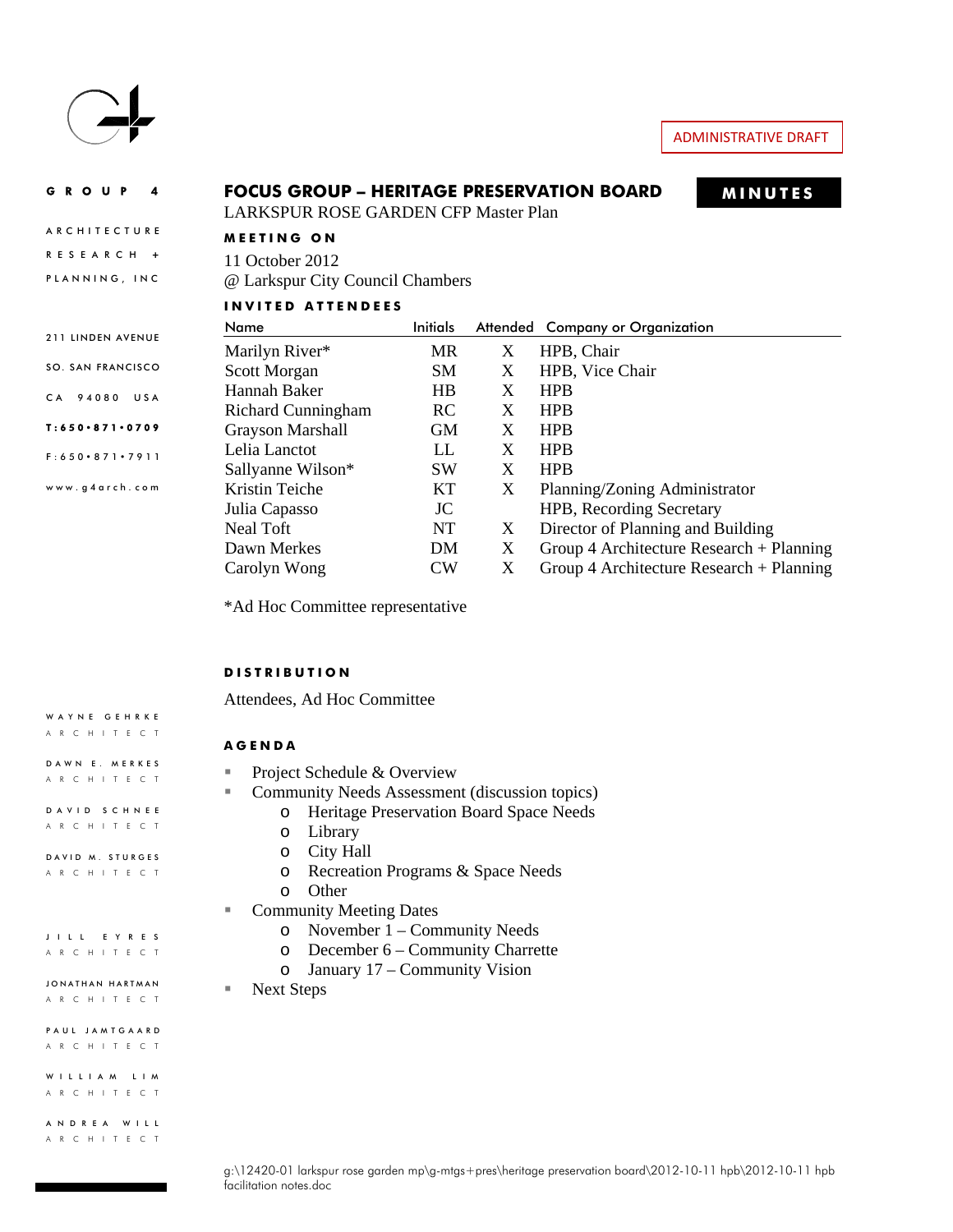

#### **A HERITAGE PRESERVATION BOARD who status**

## A1 EXISTING SPACE ANALYSIS

#### 1.01 **Council Chambers**

- $2<sup>nd</sup>$  floor location is not ideal; downstairs would make more sense for public use
- Room in high demand sometimes hard to get, especially on weekends
- City staff must be present to open up building/close it up before and after events – this makes after-hours use more challenging
- City staff is amazing and accommodating, but the current set-up is not ideal
- A/V is outdated

#### 1.02 **Archival Work**

- Frequently overlapping with other uses
- **Often use display cases as work space**

#### 1.03 **Storage**

- Currently do not have enough storage for artifacts have been borrowing space in several locations and storing some items at board members' homes
- Concern with artifacts and historical collections becoming damaged without archival temperature/humidity control

#### A2 SPACE NEEDS

#### 1.04 **Location**

- Would like historic display space at the new facility (CFP) and City Hall
- Not wedded to either location, but would like dedicated gallery space in the primary location and to have some kind of presence at the secondary location.

#### 1.05 **Display Space**

- Historic displays that are available to the public during facility hours
- Exhibits should not be manned; a dedicated room for historic exhibits is not necessary – integrated into public spaces
- In addition to the dedicated permanent space they would like the opportunity to participate in a rotating exhibits program
- Versatility of space is important for different types of exhibits/displays

#### 1.06 **Meeting Room**

- Ability to hold public hearings and events on weekends
	- Inviting for public functions
	- Meeting room can be shared

#### 1.07 **Partner with Library**

Potential partnership with the library for local history research  $\&$  collection

#### 1.08 **Storage**

- Dedicated archival storage with temperature and humidity control to protect artifacts
- Storage needs:
	- Newspaper clipping files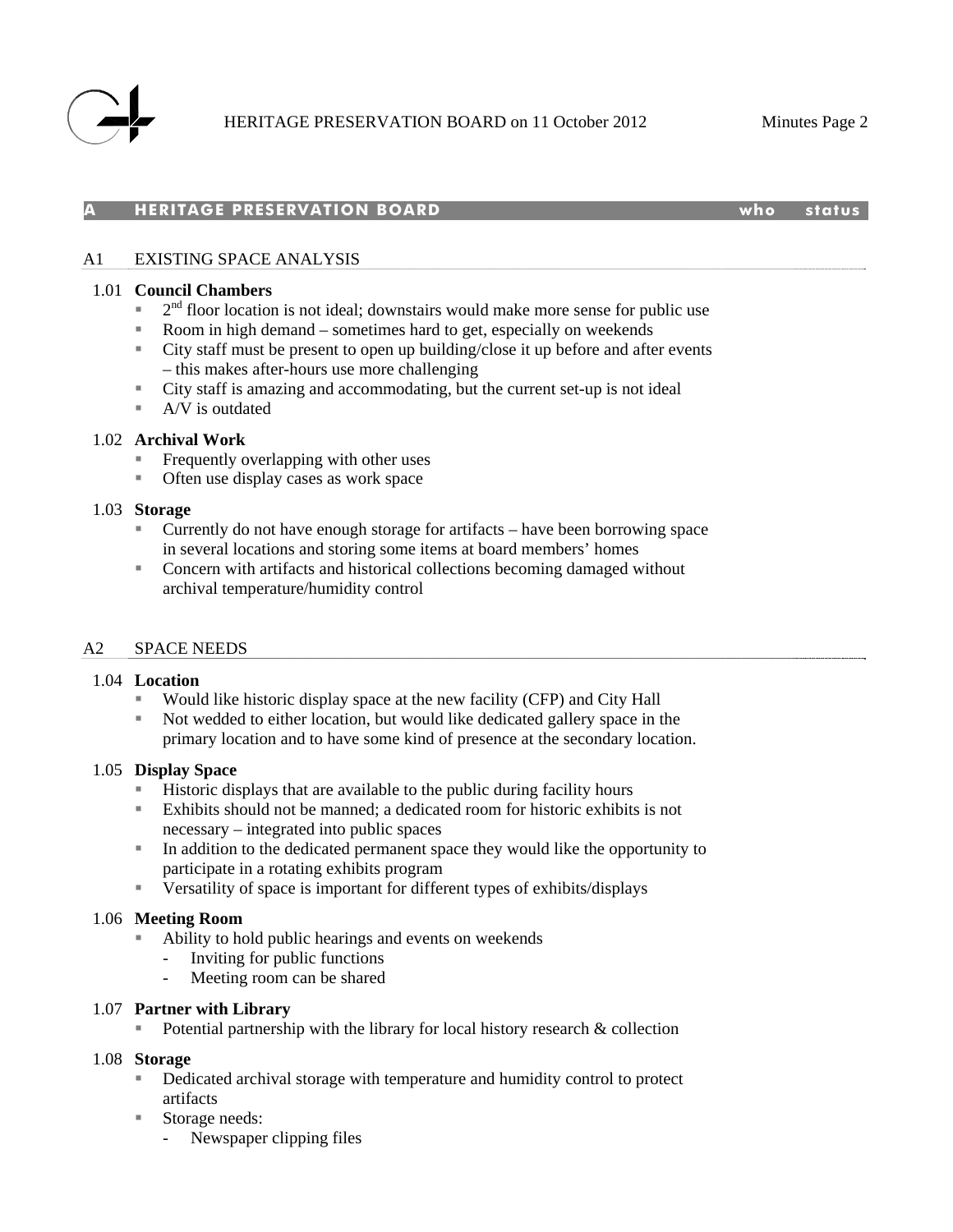

- 20-30 archive style boxes
- Two 4-drawer file cabinets
- Artifacts currently at members' homes (examples: quilt, brick mold, cast iron traffic marker)
- 4 pallets of books Larkspur Past and Present; several thousand books; these were stored at City Hall, but there were concerns with temperature/humidity control

## 1.09 **Archival Work**

- Secure/safe space to do archival work; can share this space
- Much of the archival work is transferring original documents to digital format

## 1.10 **Fire House Collection**

Would like to make fire house collection accessible to the public

## 1.11 **Short-term space needs**

Would like additional display space for the historic gallery

#### **B LIBRARY who status**

B1 EXISTING FACILITY ANALYSIS

## 1.12 **Parking**

■ Current parking difficult; hazardous

#### 1.13 **Fire concern**

■ No stroller corral for "Baby Bounce" classes

#### 1.14 **Programming**

- Great programs
- Good access to MARINet system

#### B2 NEEDS AND OPPORTUNITIES

## 1.15 **Connection to physical place important**

- Sense of "place"
- Where community comes together
- Feels like community center, not just quiet

## 1.16 **Kids and Teens**

- Welcoming place for kids
- Like "Teen" librarian at Tiburon Library
- Spaces for study, homework

#### 1.17 **Seating**

 Different kinds of seating for different activities (tables and chairs, lounge seating, etc.)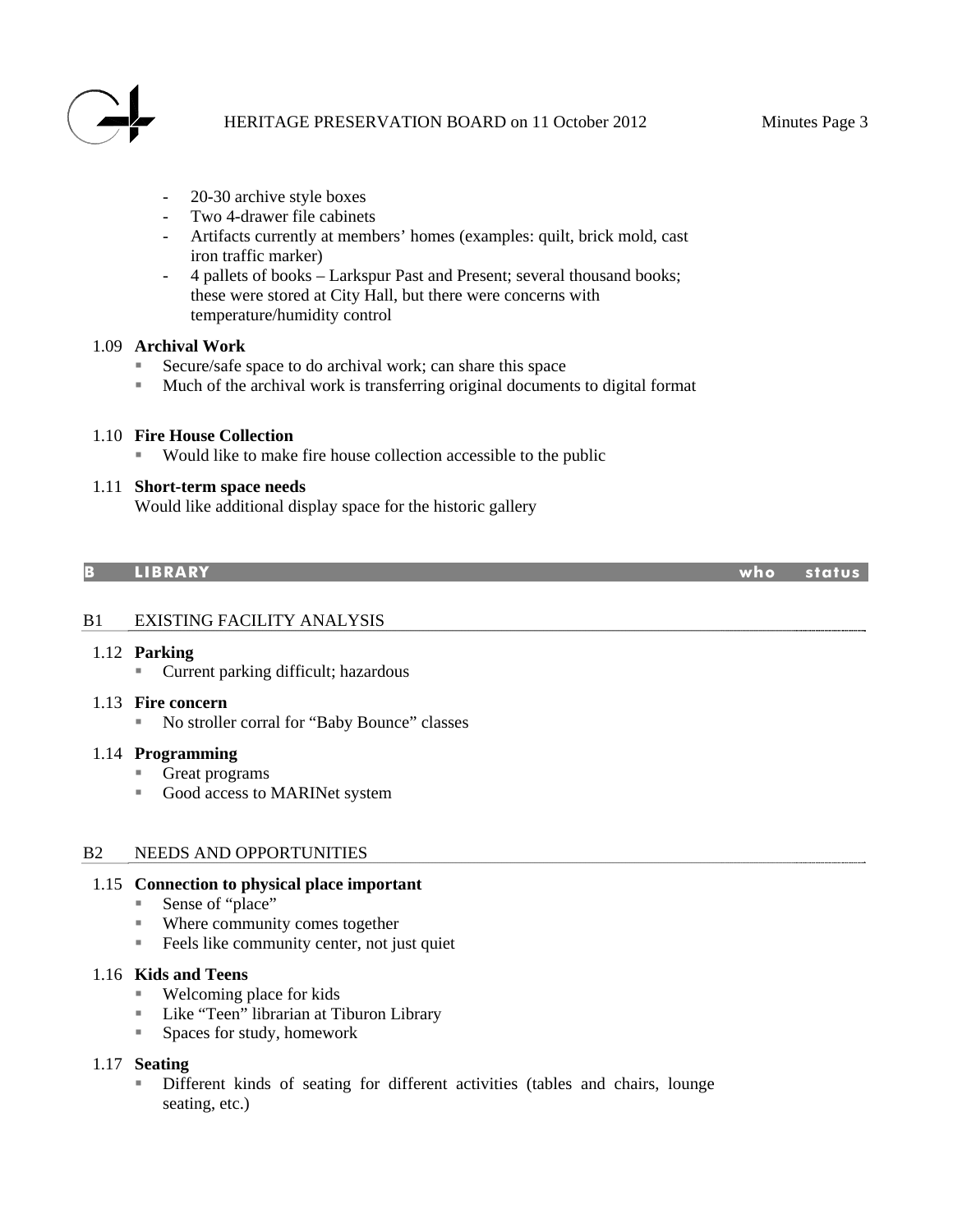

## 1.18 **Safety**

- $\blacksquare$  Safe ways for kids to get to the library
- $\blacksquare$  bike and pedestrian paths connecting new facility

## 1.19 **Adjacency to Middle school and High school**

- Great opportunity
- Kids can walk/bike on their own
- Elementary children how will they stay connected?

#### 1.20 **Downtown connection**

- Creates urban, downtown feel, easily accessible
- Can walk to there
- Connectivity to rest of town; part of link

## 1.21 **Seniors**

- Something for everyone
- Different times of day, different generations

## 1.22 **Library has presence citywide**

**Library programming can also be spread throughout the City by using other** venues

## 1.23 **Parking requirements**

■ Would not like to see parking overtaking the CFP site

## **C CITY HALL who status**

## C1 CITY HALL NEEDS AND OPPORTUNITIES

## 1.24 **City Departments located together**

- Makes sense to have administrative all together not spread between facilities.<br>Currently challenging having denartments off-site (would like more functional
- Currently challenging having departments off-site (would like more functional shared facility at corp. yard)

## **D RECREATION who status**

## D1 RECREATION NEEDS AND OPPORTUNITES

## 1.25 **Outdoor spaces for public gathering**

- Example at Ross: public, outdoor stage (field is transformed)
- Building stage/platform, facilities
- Rose Garden: integrated, dedicated rose garden (similar to model in Eugene, Oregon)

#### 1.26 **Fields**

Fields needed, especially on weekends